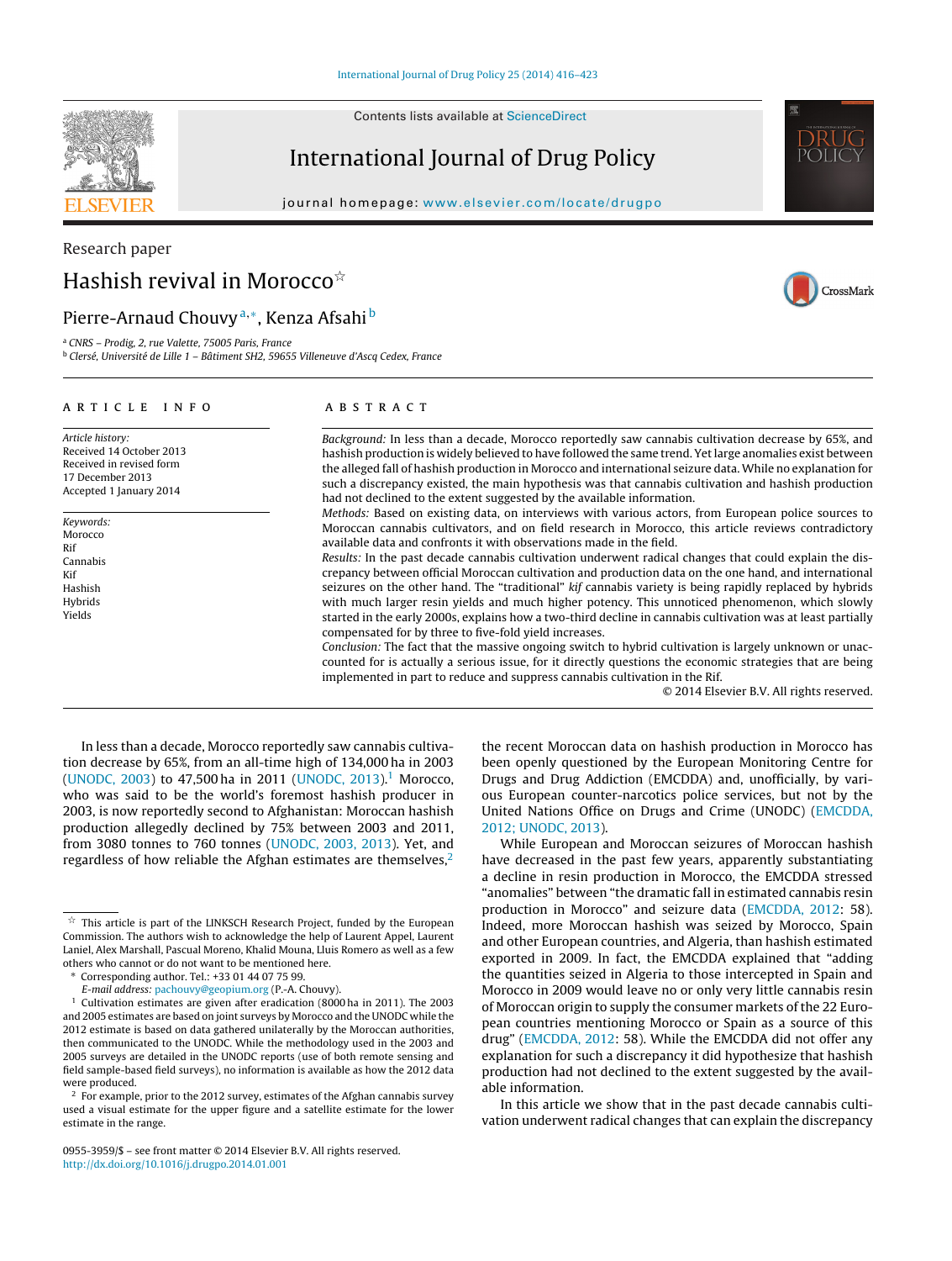between official Moroccan cultivation and production data on the one hand, and international seizures on the other hand. We confirm the fact that cannabis cultivation has decreased since 2003 and also again since 2005, i.e. since the last UNODC survey, although we were unable to verify the extent of such a decline, as official Moroccan reports or explanations of survey methodology – if proper surveys actually took place – were not made available to us. Yet, we were able to visually confirm in 2013 that cannabis cultivation has disappeared from certain areas where it used to be widespread. What is most striking, though, is not the cultivation decrease, but the new cannabis varieties that are now predominantly cultivated in the region. It appears that the "traditional" kif cannabis variety is being rapidly replaced by hybrids with much larger resin yields and much higher potency. This phenomenon, which slowly started in the early 2000s, can easily explain how a two-third decline in cannabis cultivation was at least partially compensated for by what is a potential three to five-fold yield increase on the vast majority of current cultivated areas. Even if only such a rough guesstimate is possible at this stage, what is clear is that hashish production can no longer be estimated on the basis of former kif-based yields.

This article will first briefly look back at the history and context of kif cultivation and hashish production in Morocco, and especially at how cultivation spread in and beyond the Rif region and how hashish production developed. It will then focus on the last decade or so (2005–2013): puzzling years during which a cultivation decrease was not matched by a decline in hashish production. A decade that also saw important changes in hashish packaging, quality and potency, as shown by police seizures in Europe: smaller hashish pieces of higher quality and higher potency. The last section will detail the new era of hybrid cannabis and highly potent hashish by looking at the various cannabis strains now being cultivated in the Rif and by offering an explanation of when and how the move from the "traditional" kif variety to the new high yield and highly potent hybrids took place. In the end the article will consider the likely future of cannabis cultivation in the Rif, taking into consideration the heavy toll that the new hybrids take on a fragile ecological environment that has already suffered from widespread commercial kif cultivation.

#### **About the methodology**

To conduct this research, a mixed-methods approach to data collection was employed. First, a review of the (limited) existing literature on cannabis cultivation and hashish production in Morocco was conducted: academic papers, PhD theses, official reports and statistical data published inFrench, Spanishand English during the last decades were used to explain how and to what extent cannabis cultivation and hashish production developed and evolved in Morocco. Then, to overcome the limitation of the most recent quantitative data available in the existing literature, and in order to answer the many questions that were left unanswered by this first approach, a qualitative research was carried out through interviews and/or unstructured discussions with staff members from international development agencies, European police services, researchers, journalists, activists specialized on cannabis and/or Morocco, and two hashish dealers in France (questions were asked about recent production and trafficking trends, cultivated varieties, cultivation techniques, yields, cultivated surfaces, hashish packaging and qualities, THC contents, seized quantities, production estimates based on seizures, forced eradication, history and current issues of development projects, etc.). The qualitative part of the research was also and most significantly conducted through informal and partially structured interviews with Moroccan cannabis cultivators in the Rif region of Morocco (and with one Moroccan cultivator in Spain) (see below), through the observation and inventory of cultivated cannabis varieties, through the observation of agricultural practices and techniques; and through visual observations of cannabis fields throughout the Rif. It must be stressed here that village names are not divulged in this article and that human sources are anonymized for obvious reasons.

The research process began in 2012 to better understand what had taken place in Morocco since the last UNODC survey (2005), but also to explain why official Moroccan hashish production figures were thought to be underestimated by many observers (notably European police services and the EMCDDA). Crop displacement was quickly set aside as a possible explanation because input by thirdparty observers and visual observations by the authors dismissed it altogether. Early interviews and a review of the existing literature quickly suggested that cannabis hybrids were being increasingly cultivated in the Rif. To verify this hypothesis a qualitative field study took place in July 2013 in the Rif region where a dozen informal and partially structured interviews were conducted in Arabic with male cultivators in four villages: three located in different areas of the historic cannabis zone, and one outside of the historic zone. Contacts with villagers were initiated as early as 2002 and were increased by chain-referral sampling. Various topics were addressed during these interviews; most notably: new cultivation trends, introduction dates of hybrids, origin of seeds, cultivated varieties, yields, cultivation techniques, hybrid and kif local names, prices (seeds, hashish, well drilling, etc.). Visiting the four villages was done as part of a preplanned driving itinerary meant to allow for as many visual observations as possible (such observations are easily made from the roads as cannabis fields cover entire valleys and hillsides ofthe Central Rif). Therefore visual observations of cultivated varieties (notably using geotagged photographs) were made possible in a large part of the Rif. Information was therefore acquired from primary sources by direct observation and generated empirical evidence. Despite intrinsic limitations (limited surveyed area, limited interviews, no interviews of traffickers, etc.), the mixed methodology allowed the collection and analysis of quantitative and qualitative data and brought convincing answers to the initial research question.

#### **From kif to hashish: a brief history**

Morocco is a producer of both kif and hashish, although very little kif is produced nowadays and only hashish is exported [\(Afsahi,](#page-7-0) [2010;](#page-7-0) [Chouvy,](#page-7-0) [2008;](#page-7-0) [Labrousse](#page-7-0) [and](#page-7-0) [Romero,](#page-7-0) [2001;](#page-7-0) [Moreno,](#page-7-0) [1997;](#page-7-0) [UNODC,](#page-7-0) [2003\).](#page-7-0)Kif and hashish are derivatives of cannabis (Cannabis sativa or Cannabis indica) ([Evans](#page-7-0) [Schultes](#page-7-0) et [al.,](#page-7-0) [1975\)](#page-7-0) whose female plants are the best producers of cannabinoids, the psychoactive compounds that are present in the plant and give cannabis and hashish their potency. Kif, from the Arabic kayf for pleasure (gave kif in French and kef in English, with basically the same meaning as in Arabic), designates a mixture of chopped cannabis and tobacco that was traditionally smoked in Morocco in a small pipe called a sebsi [\(Afsahi,](#page-7-0) [2009\).](#page-7-0) But kif is also the Moroccan name for the cannabis plant, a local variety that is adapted to the dryness of the Rif region. Kif is said by many to be a landrace, that is, an old cultivar that was geographically isolated from others and has developed largely by natural processes, by adaptation to the natural and cultural environment in which it grows.

Hashish (from the Arabic for grass) is a psychoactive drug made by compressing the resin glands, or trichomes, of the female cannabis plant. It can be obtained through two different processes, depending on techniques employed in various production areas. In Morocco, the resin glands of the cannabis inflorescence, where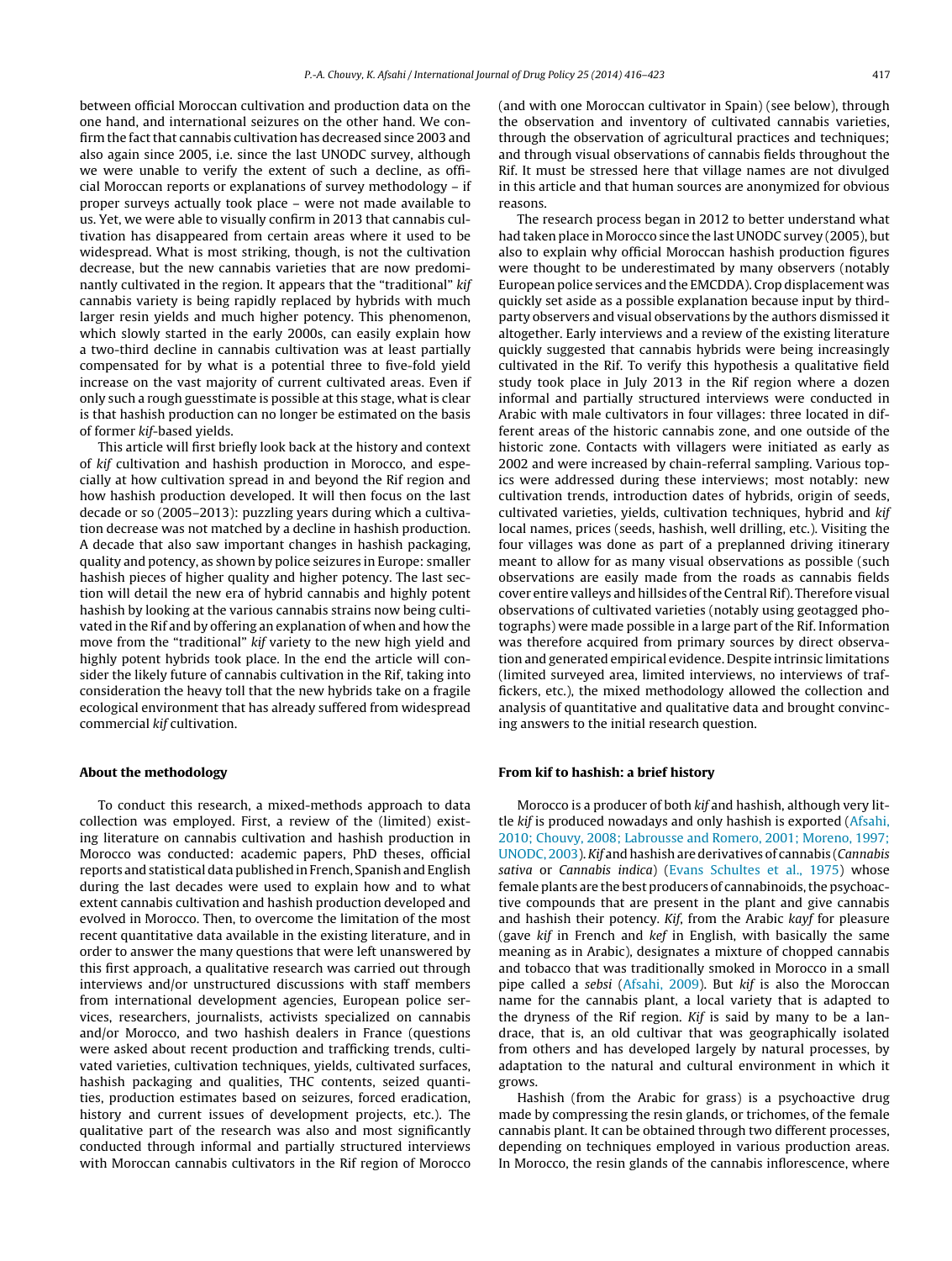delta-9-tetrahydrocannabinol (THC), its main psychoactive substance, is concentrated, are collected by threshing and sieving after the plant has been harvested and dried. Sieving was also the technique favoured in the famous Bekaa valley, in Lebanon, where the renowned Red Lebanon hashish was produced in large quantities up until the early 1990s. Moroccan hashish production techniques (threshing and/or sieving) were mostlikely imported from Lebanon ([Clarke,](#page-7-0) [1998:](#page-7-0) 224). The other technique, used only in some parts of Asia, is the hand-rubbing one: much less technical than sieving, it consists of rubbing the flowering cannabis branches back and forth between the palms and fingers until the resin builds up on the hands. Such a process occurs only in the Indian subcontinent ([Clarke,](#page-7-0) [1998:](#page-7-0) 63).

Sieved hashish is much easier and faster to obtain than handrubbed hashish since, according to Clarke, one kilogramme (kg) of sieved hashish can be obtained in only a few hours vs. 10–25 g of hand-rubbed hashish by one collector during a full working day. Such a difference not only makes sieving much more suitable for commercial scale production but it also makes sieved hashish more potent since almost all the plant's resin is recovered. Sieving is clearly more efficient than hand rubbing. This does explain in part why 130,000 ha of cannabis devoted to the production of sieved hashish reportedly (according to the UNODC) made Morocco the world's first hashish producer and exporter in 2003 but also potentially the producer of the world's most potent hashish ([UNODC,](#page-7-0) [2003\).](#page-7-0) Potentially only though, because while sieving can produce a very fine hashish, when completed by heavy threshing, as is the case in Morocco, it "also makes practical the collection of very large quantities of very low-quality powder" ([Clarke,](#page-7-0) [1998\),](#page-7-0) something that the fast-growing Western demand undoubtedly provoked. Obviously, the quality of the end product depends very much on how the threshing and the sieving processes are conducted, based on the producers' goal: large quantities of a lesser quality resin vs. smaller quantities of a high end resin.

In fact, High Times, the largest cannabis-related magazine in the world, reported some twenty-five years ago from the Rif that "the older farmers remember how to make fine hashish but [. . .] cannot get a high enough price for it to make it worthwhile to produce". As a consequence, "the Moroccans make much more money by selling lesser quality product" [\(High](#page-7-0) [Times,](#page-7-0) [1988\).](#page-7-0) Clarke actually goes further when he writes in 1998 that when Moroccan cannabis was cultivated for the production of fine kif, "the plants were very different in appearance from the hashish-producing Moroccan cannabis of today" [\(Clarke,](#page-7-0) [1998:](#page-7-0) 184). A cannabis specialist interviewed by the authors now suggests off the record that Lebanese seeds entered Morocco along with the hashishmaking techniques, and that the hashish-making kif plant would in fact have been a hybrid of kif proper and Lebanese varieties. In fact, the early Moroccan hashish reportedly tasted very much like Red Lebanese (communication by a cannabis specialist who interviewed one of the first traffickers of Moroccan hashish, arrested in the mid-1960s). This is most likely what the Moroccan ethnobotanist Jamal Bellakhdar refers to when he writes that traffickers introduced new low water varieties in Morocco in the early 1980s: reportedly from the Near East ("cherq"), which was possibly from Lebanon [\(Bellakhdar,](#page-7-0) [2008:](#page-7-0) 230; and personal communication). In any case, in the past, Moroccan cannabis plants were large and well branched; they were spread apart in manured soils and regularly watered. Small plots allowed for slow indoor drying that preserved most of the volatile terpenoids (organic chemicals) and made high-quality hashish production possible. There seemed to be three traditional qualities of the kif plant, ktami, zerwali, and gnawi, all rather water-demanding [\(Bellakhdar,](#page-7-0) [1997\).](#page-7-0) Yet, "whatever improvements kif breeders had made in the past have been lost to modern growers. The small, moderately-branched plants

growing now, pale in comparison to the bygone traditional plants" [\(Clarke,](#page-7-0) [1998:](#page-7-0) 184). In the end, as Clarke denounces, hashish production became an industry geared towards mass production and "the quality of Moroccan hashish has declined drastically as a result" [\(Clarke,](#page-7-0) [1998:](#page-7-0) 184).

Cannabis was most likely introduced in the Maghreb after the seventh century through the Arab invasions. Yet, very little is known about early cannabis cultivation in the Rif since the region has long been isolated, its Berber inhabitant keeping all foreign visitors at bay until the late nineteenth century. The right to cultivate cannabis in the Rif has first been granted to five douars (villages) by Sultan Moulay Hassan in the nineteenth century. Cultivation was further allowed under the Spanish Protectorate, except for the small period during which Abdelkrim al-Khattabi, the Moroccan Riffian political and military leader, advocated against it. Then, Mohammed V tolerated cannabis cultivation at the onset of Moroccan independence, for tribal discontent with cannabis prohibition had to be quelled in one of the kingdom's poorest regions. People from the region of Ketama now either assert that Mohammed V orally allowed them to cultivate cannabis, or that a 1954 dahir (decree) gives them the official right to do so, even though this dahir clearly does not allow such a thing [\(Afsahi,](#page-7-0) [2010\).](#page-7-0) Notwithstanding the illegality of cannabis cultivation in the kingdom, its tolerance continued under the reign of Hassan II despite the "war on drugs" he declared in September 1992, which, as the [UNODC,](#page-7-0) [2003](#page-7-0) Survey showed, fell short of the planned political efforts to step up interdiction, prosecution, and economic development alternatives to wean the Rif from the lucrative drug trade [\(Chouvy,](#page-7-0) [2008\).](#page-7-0)

Cannabis cultivation reportedly stayed under control in a limited geographical area (the so-called historic zone) until the early 1980s, with probably less than 10,000 ha cultivated in the late 1970s, up from a few hundred hectares or few thousand only in the early 1970s ([Simons,](#page-7-0) [1995;](#page-7-0) [Anegay,](#page-7-0) [2001\).](#page-7-0) Cultivation exploded only in the 1980s as a result of complex push and pull economic factors, of which two sets are to be mentioned. First is the economic crisis that unfolded in Morocco and especially in the Rif mountains, where the mechanisation of agriculture was never satisfactorily developed, and where emigration opportunities and the foreign remittances it generated proved insufficient to compensate for the ongoing economic crisis. Second is the growing European demand for hashish that developed during the 1960s and, mostly, during the 1970s and 1980s. This demand is basically what turned the Moroccan cannabis economy from producing the kif mixture to producing hashish [\(Afsahi,](#page-7-0) [2009,](#page-7-0) [2010;](#page-7-0) [Bordes](#page-7-0) [&](#page-7-0) [Labrousse,](#page-7-0) [2004;](#page-7-0) [Chouvy,](#page-7-0) [2008;](#page-7-0) [Clarke,](#page-7-0) [1998;](#page-7-0) [Labrousse](#page-7-0) [&](#page-7-0) [Romero,](#page-7-0) [2001;](#page-7-0) [Moreno,](#page-7-0) [1997;](#page-7-0) [Mouna,](#page-7-0) [2010\).](#page-7-0)

Growing European demand and Morocco's closeness to the European booming consumer market most likely spurred hashish production in the Cherifian kingdom, especially in the Central Rif where many say that only the kif plant can be grown. According to Dutch and European Union official estimates cannabis was most likely grown on 25,000 ha in the mid 1980s, on 60,000 ha in 1993, and on 75,000 ha in 1995 [\(Clarke,](#page-7-0) [1998\).](#page-7-0) Then, during the 1980s and the 1990s, cannabis cultivation increased and spread outside of the traditional growing area of the Central Rif as far as the Larache and the Al-Hoceima provinces ([Labrousse](#page-7-0) [&](#page-7-0) [Romero,](#page-7-0) [2001;](#page-7-0) [Moreno,](#page-7-0) [1997;](#page-7-0) [OGD,](#page-7-0) [1994\).](#page-7-0) The 1980s and 1990s were decades of great change not only for Moroccan hashish production: wars in Afghanistan, Lebanon, and Syria, but also counter-narcotics efforts in Lebanon and Turkey, affected their respective hashish productions, most likely spurring Moroccan production. In the early 2000s cannabis cultivation reached unprecedented surface areas and geographical limits, as shown by the 134,000 ha grown in 2003 and the 3080 tonnes of hashish it produced [\(UNODC,](#page-7-0) [2003\).](#page-7-0)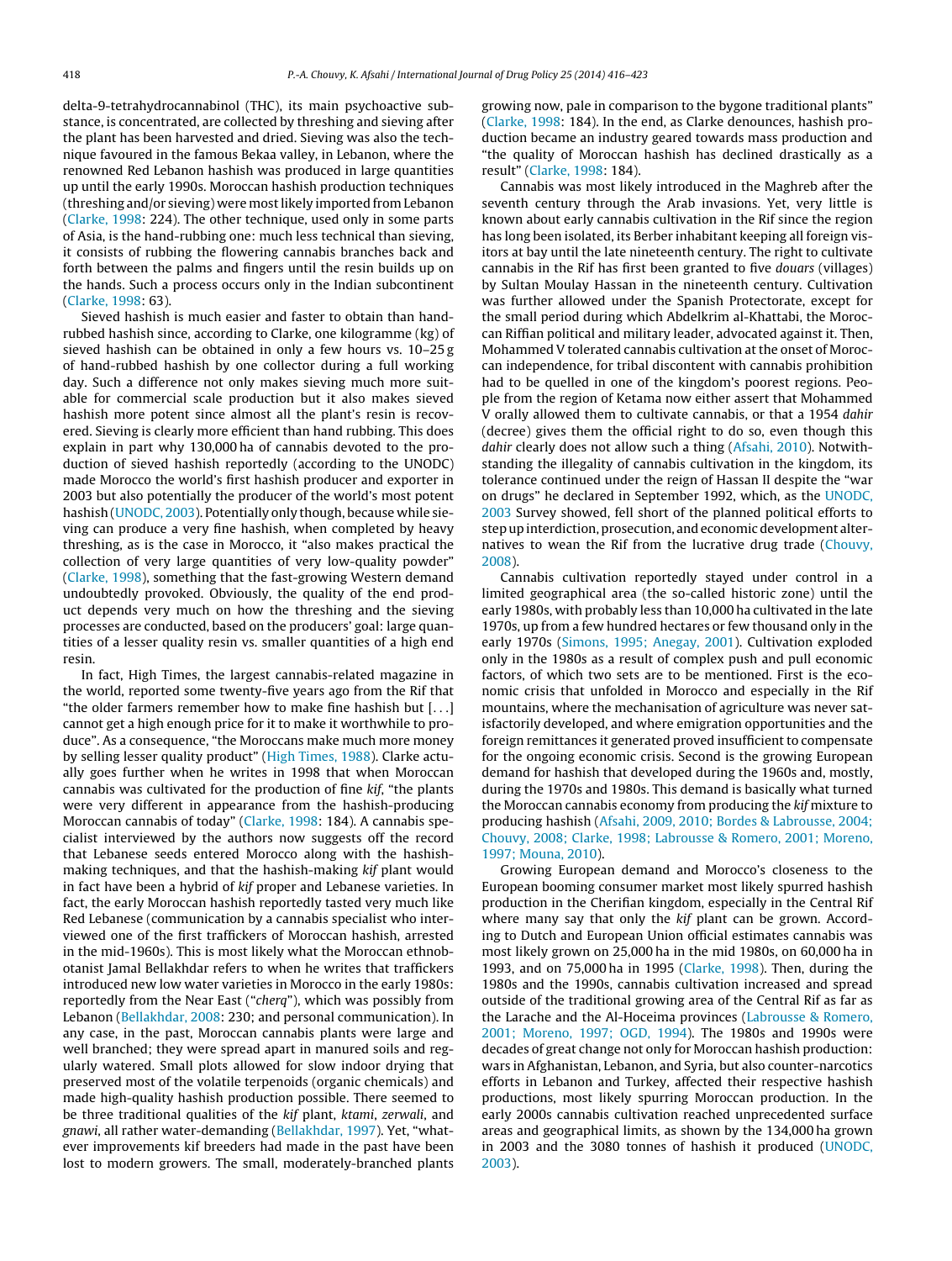#### **Ten puzzling years**

According to the last UNODC survey that took place in Morocco, in 2005, only 72,500 ha of cannabis were grown in the country in 2005, potentially producing 1066 tonnes of hashish [\(UNODC,](#page-7-0) [2007\).](#page-7-0) Cultivation had reportedly already decreased between 2003 and 2004, down to 120,500 ha, but the real decline only occurred in 2005. The fact that the extent of cannabis cultivation was officially revealed in 2003 by the UNODC most likely played a role in the decline that followed. The Moroccan authorities undoubtedly felt compelled to quickly bring down cultivation. The 2005 decline was attributed in the UNODC report to a drought and to awareness and forced eradication campaigns by the Moroccan authorities ([UNODC,](#page-7-0) [2007\).](#page-7-0) Forced eradication figures were mentioned in the UNODC report, even though the UN agency made clear that it did not verify what was basically unilateral Moroccan data [\(UNODC,](#page-7-0) [2007\).](#page-7-0) Out of the 15,160 ha of cannabis reportedly eradicated in Morocco in 2005, 12,000 were in Larache province, far outside of the Rif proper, and therefore in a region less prone to resistance. 3000 ha were also eradicated in Taounate province (out of 12,362 ha), on the southern limit of the historic cannabis region, but only 150 ha were targeted in Chefchaouen province (out of 40,529 ha), basically where part of the historic zone is located, where cannabis cultivation has long been tolerated, and where resistance by the population is potentially more important ([UNODC,](#page-7-0) [2007:](#page-7-0) 25). The Al-Hoceima province, where a large part of the historic zone lies, was spared by eradication efforts.

While cannabis cultivation did decrease in 2005, it is impossible to assess the eradication effort carried by the Moroccan authorities, if only because the largest eradication measures were taken in the province (Larache) where cultivation was most limited, but also because the Moroccan authorities reportedly eradicated 12,000 ha in a province where the UNODC survey found only 3917 ha of cannabis prior to eradication [\(UNODC,](#page-7-0) [2007:](#page-7-0) 9). A certain level of disagreement between the Moroccan authorities and the UNODC meant that the report on the 2005 survey only came out in 2007, $3$ and that it was to be the last such report. As a matter of fact, the [UNODC](#page-7-0) office in Morocco closed in 2006 with no official explanation.

Post-2005 estimates of cannabis cultivation and hashish production in Morocco were subsequently published in the UN World Drug Reports based on official Moroccan data alone: posteradication estimates were of 60,000 ha in 2009 and in 2010, and of 47,500 ha in 2010 and in 2011, when 760 tonnes of hashish were reportedly produced ([UNODC,](#page-7-0) [2013\).](#page-7-0) Such data of course raise a few questions abouthow they were collected.Moroccanofficialdata are most likely produced partly on the basis of the methodology used during the three joint Morocco-UNODC surveys (remote sensing combined with sample-based field surveys used to ground-truth satellite images and validate and refine cultivation and production estimates), but it is reasonable to guess that the methodology has evolved, if only because the Moroccan authorities and the UNODC strongly disagreed on the contents of the last UNODC report (see above and note 3). Yet there is a lack of communication by the Moroccan authorities on how surveys are now conducted, or if surveys are even being conducted. While there is no intrinsic reason to doubt Moroccan data, in the end, no data, including that of the UNODC, should be communicated without providing details on

how they were collected and processed, or to the very least without offering basic statistical details. As a result, the recent Moroccan data clearly raise more questions than they answer.

First, and as previously mentioned, the EMCDDA pointed to "anomalies" existing between "the dramatic fall in estimated cannabis resin production in Morocco" and seizure data [\(EMCDDA,](#page-7-0) [2012:](#page-7-0) 58). Indeed, more Moroccan hashish was seized by Morocco, Spain and other European countries, and Algeria, than hashish estimated exported in 2009. The discrepancy noted by the EMCDDA is one that is also pointed to by various European counter-narcotics police services who unofficially estimate annual Moroccan hashish production to be somewhere between 2000 and 3000 tonnes, that is, far above the official Moroccan estimate of 760 tonnes (2011). Obviously, neither the EMCDDA nor European police services agree with the UNODC when it states in its 2013 World Drug Report that, in Morocco, "the reported decrease in production is substantiated by a decrease in seizures of both resin and kif [. . .] in the country". The UNODC also explains that the "Moroccan authorities attributed the decline in seizures to increased law enforcement efforts to counter cultivation within the country and to counter trafficking along the country's borders". The UN agency then points to the fact that the "quantities of cannabis resin seized in Spain fell for the third consecutive year", Spain being the country that seizes most hashish in the world (34% of global seizures in 2011)([UNODC,](#page-7-0) [2013:](#page-7-0) 25). In any case, the 2013 World Drug Report did not address the issue raised by the 2012 EMCDDA report and did not question the validity of the Moroccan data.

Second, neither the Moroccan authorities nor the UNODC mention that if seizures did actually decrease, the hashish seized in Europe also changed both in shapes and potency. During the past few years, European counter-narcotics police services noticed that they were no longer seizing the 250-g soap bars, or savonnettes in French, that made most if not all of their intercepts in the 1980s and 1990s. Most such savonnettes disappeared (except maybe in the United Kingdom, something that is not yet explained) from European seizures and were replaced by 200-g melon-shaped balls, 100-g tablets, and 10-g olive-shaped pellets (interviews of European police services and discussions with hashish dealers in France).

Third, and most importantly, in the past few years hashish seizures in Europe have shown increasing THC contents. While the traditional savonnettes showed an average THC content of 8% and were of poor quality, the Moroccan hashish seized in France averaged a 16% THC content in 2012 according to tests ran by the French Scientific Police. THC contents reportedly reached 10% in 2007 and 12% in 2011, with an all-time high of 38% on at least one 2012 sample (unpublished data provided by the French scientific police, Institut national de police scientifique, or INPS, and the French Monitoring Centre for Drugs and Drug Addiction, Observatoire francais des drogues et des toxicomanies, or OFDT). According to data published by the EMCDDA (Statistical Bulletins available online), hashish potency also increased in Spain, with a 15% THC content in 2011. It was rather stable in The Netherlands though (16%), where sample testing is supposed to be the most rigorous in Europe. While it is difficult at this stage to compare THC contents in countries where data are available because very little information exists on how THC testing is carried in different countries (tests are carried on seizures only, with different testing protocols in different countries), it is nevertheless possible to say that hashish THC contents have clearly increased since 2000 in France and Spain, that is, the two largest consumer markets of Moroccan resin. In its 2011 World Drug Report, the UNODC mentioned that the THC contents of hashish in European countries "followed divergent patterns, with some countries showing an increase and others a decrease" but the UN agency did not consider how this could be related to production changes in Morocco [\(UNODC,](#page-7-0) [2011:](#page-7-0) 192).

<sup>&</sup>lt;sup>3</sup> The UNODC explained in a 2006 preliminary version of the 2007 report that validation by the Moroccan authorities was taking more time than expected. It is likely, though, that the discrepancy between the Larache cultivation estimates and the alleged eradicated surface delayed a publication in which the discrepancy was neither solved nor acknowledged.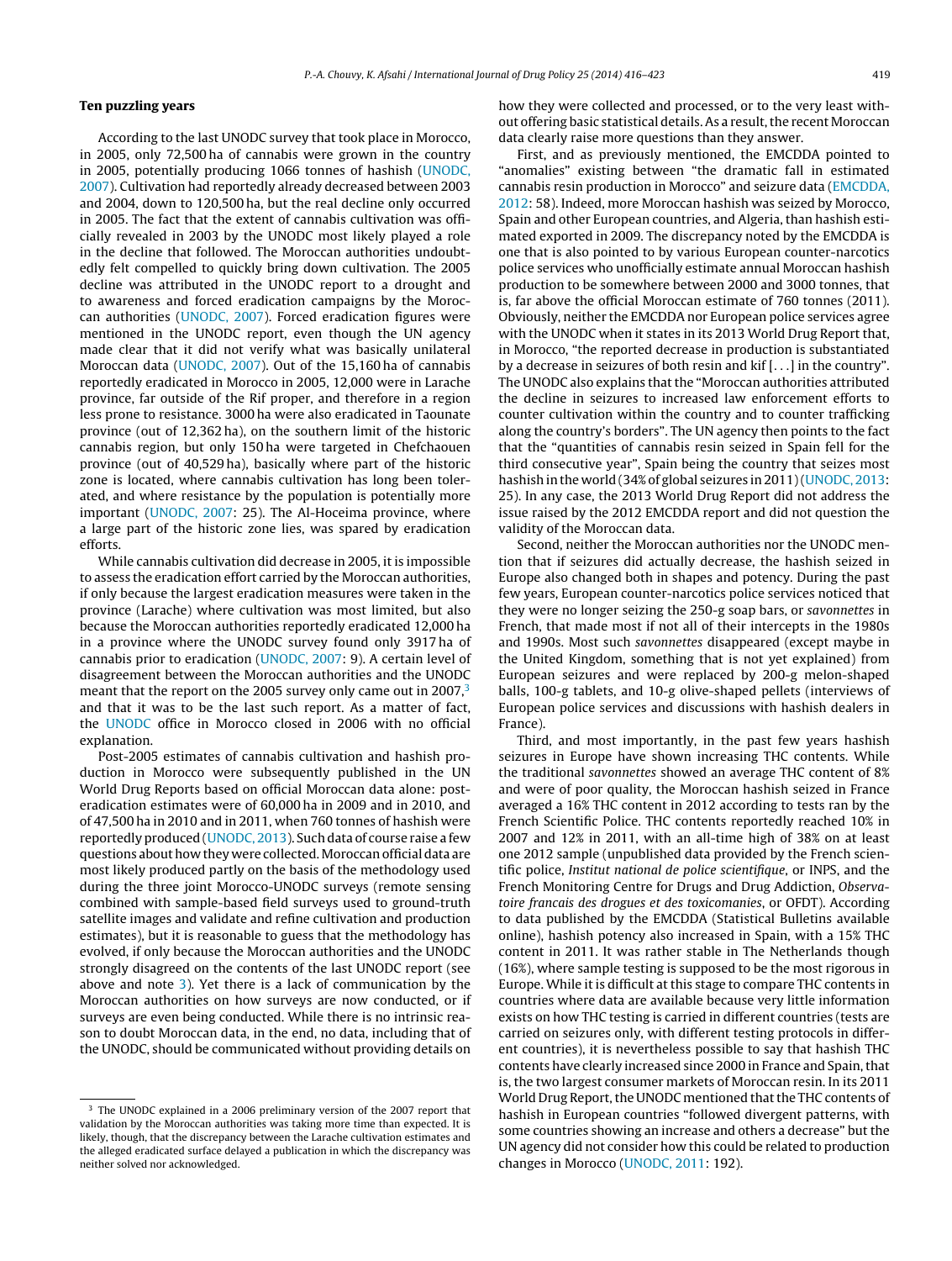To sum up, on the one hand, it can be safely assumed that cannabis cultivation has clearly decreased in Morocco, whether to the extent shown by official data or not: while a visual confirmation of an important cultivation decline was made possible by the authors in July 2013 (on the basis of previous observations made by them during the 2000s: many previously cultivated areas were cannabis-free in 2013), it is impossible without further methodological details to assess the most recent official Moroccan data. On the other hand, it is also safe to assume that hashish production has not declined to the extent suggested by the most recent official data, something that is clearly suggested by the level of international seizures. While no explanation was provided – whether by the EMCDDA, the UNODC, European counter-narcotics police services, or the Moroccan authorities – to explain for the discrepancy between estimated production levels and existing interception levels, two recent and mostly unnoticed trends gave serious clues to the change in hashish production that is obviously taking place in Morocco.

#### **The new era of hybrid cannabis and highly potent hashish**

In the last few years, and as witnessed in 2013 in the Rif by the authors, the kif landrace<sup>4</sup> has been largely replaced by new cannabis varieties with radically different physical aspects. According to observations made in July 2013 by the authors in dozens of cannabis fields across the Rif, the kif's sativa features gave way to the indica looks of various new varieties in what seems to be the vast majority of cannabis fields.<sup>5</sup> While this is only a guesstimate based on visual observations carried across the Rif it is clear that kif cultivation is quickly receding: very little of the kif variety could be seen in the cannabis fields in the summer of 2013. Instead, it seems that out of ten new varieties mentioned to the authors by Moroccan cannabis cultivators, and seen at various occasions by the authors, spread throughout the Rif, one especially, the khardala variety, is now being cultivated across the region. All new varieties appear to be hybrids $6$  of various origins and pedigrees, and it can safely be assumed that the ongoing and massive switch to hybrid varieties is the reason why international hashish seizures seem

to invalidate the official hashish production estimates in Morocco. Cannabis cultivation has undoubtedly declined to some extent but hashish production levels may well have been maintained. Indeed, according to the cultivators interviewed by the authors during this research, the new hybrids cultivated in Morocco yield three to five times more hashish than the kif variety. And, logically, what is basically a new Moroccan hashish is also more potent, which explains why the THC contents of seized hashish have increased along the past decade.

While some hybrids were spotted in the Rif in the early 2000s during the first UNODC surveys (personal communication by a former UNODC team member), no mention of their cultivation in Morocco was ever made by the UN agency in its cannabis surveys or in its subsequent World Drug Reports. Yet a few specimen of a so-called Pakistani variety were noticed and photographed by the above-mentioned UNODC surveyor in 2004, that is, a few years after the first outdoor hybrids were produced in Switzerland's Tessin region, in 1997 (until then, all hybrids, such as the famous skunk variety, were meant to be cultivated indoors). According to a source who was involved in hybrid breeding and cultivation in Switzerland (personal communication by a cannabis specialist), the "Canna Swiss Cups" (Swiss equivalent to the famous Cannabis Cup held in Amsterdam) most likely made the cultivation of hybrids in Morocco in the early 2000s possible. It is therefore possible that the aforementioned "Pakistani" variety may well have been a hybrid of various sativas adapted in Switzerland, where cannabis cultivation was considered legal during seven years, and of Afghan inbred lines (well known varieties such as Afghani#1 or Kush#1). The first hybrid seeds to be sown in Morocco may also have been imported from The Netherlands, where cannabis hybridization has a long history, or from Belgium and The Netherlands by Moroccan bar and coffee shop owners in the late 1990s. Also, hybrid seeds are now clearly being introduced in Morocco from Spain, where cannabis seed breeders are competing with Dutch seed breeders (interview in Spain and in Morocco with Moroccan cannabis cultivators who import seeds from Spain). Yet at this stage very little is known about the nature of the varieties now cultivated in Morocco, or about how and by whom the seeds have been introduced in the country: only hypotheses can be proposed at this point. What is known is that the new varieties are hybrids of indicas and sativas with high resin yields and high THC contents. It is highly likely that the seeds are mostly introduced by foreigners (whether involved only in trafficking, or also directly involved in cannabis growing and hashish production), by Moroccan traffickers (beznassa), and, most likely to a lesser extent, by Moroccan growers themselves (those who can travel to and from Spain or The Netherlands for example) [\(Bellakhdar,](#page-7-0) [2003\).](#page-7-0) What is agreed upon by the cultivators interviewed during this research is that hybrid cultivation is most often undertaken to meet a growing outside demand: hybrid cultivation seems to be to a large degree a demand-driven phenomenon.

The existence of cannabis hybrids in Morocco is still a largely unnoticed phenomenon. This is despite the fact that the presence of hybrids in Morocco has been debated about and commented for years on various cannabis-related forums on the Internet, with regular mentions of Pakistani, Mexican, and Jamaican hybrids: a simple search on such forums yields many detailed descriptions of the new hybrids and even some cultivation details. Also, a few 2006 photos (according to Exif metadata) of what is most likely the Pakistani variety could also be found pinned on Google Earth in the heart of the Rif. Later on, a 2010 movie documentary<sup>7</sup> by the Strain Hunters,<sup>8</sup> a filial of the Green House Seed Company, one of

<sup>4</sup> A landrace, or heirloom, is an old cultivar that was geographically isolated from others, resulting in inbreeding and indigenousness: it has developed largely by natural processes, by adaptation to the natural and cultural environment in which it lives. A landrace is also called a heirloom variety, that is, a variety that is old (before 1951, when the first vegetable hybrids were introduced) and, is open-pollinated. Landraces are usually more genetically and physically diverse than formal breeds. While many seed breeders refer to the kif variety as a landrace or heirloom, it can be safely assume that it became an inbred line (IBL) long ago: a variety that has been selectively inbred to stabilize certain traits in the variety, with great uniformity of plants and no phenotype variation (quick flowering, large amount of resin, but variations in height and leaf shapes between seedlings for example). Afghani#1, for example, is an IBL selectively bred from several different Afghani landraces.

<sup>5</sup> Sativa cannabis plants grow fast, are tall and thin, with light green narrow leaves. After flowering, sativa plants can reach maturity within 10–16 weeks. They are originally from Colombia, Mexico, or Thailand. Indica cannabis plants are short, wide and dense, with dark green broad leaves. Having more chlorophyll than sativas (who require more light) they mature in 6–8 weeks and have higher yields. Indicas mostly originate in Afghanistan and Pakistan. According to a new taxonomic treatment of cannabis devised by botanists Robert Clarke and Mark Merlin ([Clarke](#page-7-0) [&](#page-7-0) [Merlin,](#page-7-0) [2013\),](#page-7-0) a distinction is made between narrow-leaf hemp (NLH) and broad-leaf hemp (BLH), along other distinctions based on different cannabis gene pools: it is meant to "resolve previous taxonomic discrepancies" ([Clarke](#page-7-0) [&](#page-7-0) [Merlin,](#page-7-0) [2013:](#page-7-0) p. 9).<br><sup>6</sup> A hybrid (or genetics in the cannabis seed breeder and pot growing commu-

nity) is the result of crossing two separate IBLs by controlled pollination, sometimes by hand-pollination. Hybrids are usually more vigorous (faster growth and higher yields) than either of their parent IBLs but they are likely to show a greater degree of variation between seedlings but with only minimal phenotype variation between seedlings. Yet, while hybrids have many qualities, to the difference of heirloom varieties they have a lower ability to reproduce themselves "true to type". An F2 (Fililal 2) hybrid is the result of self or cross pollination of an F1, without the consistency of the F1 hybrid.

<http://www.strainhunters.com/> (page visited on the first of October 2013).

<sup>8</sup> Strain is a term that is mentioned very often in texts and talks about cannabis even though it lacks an official ranking status in botany. A strain is a designated group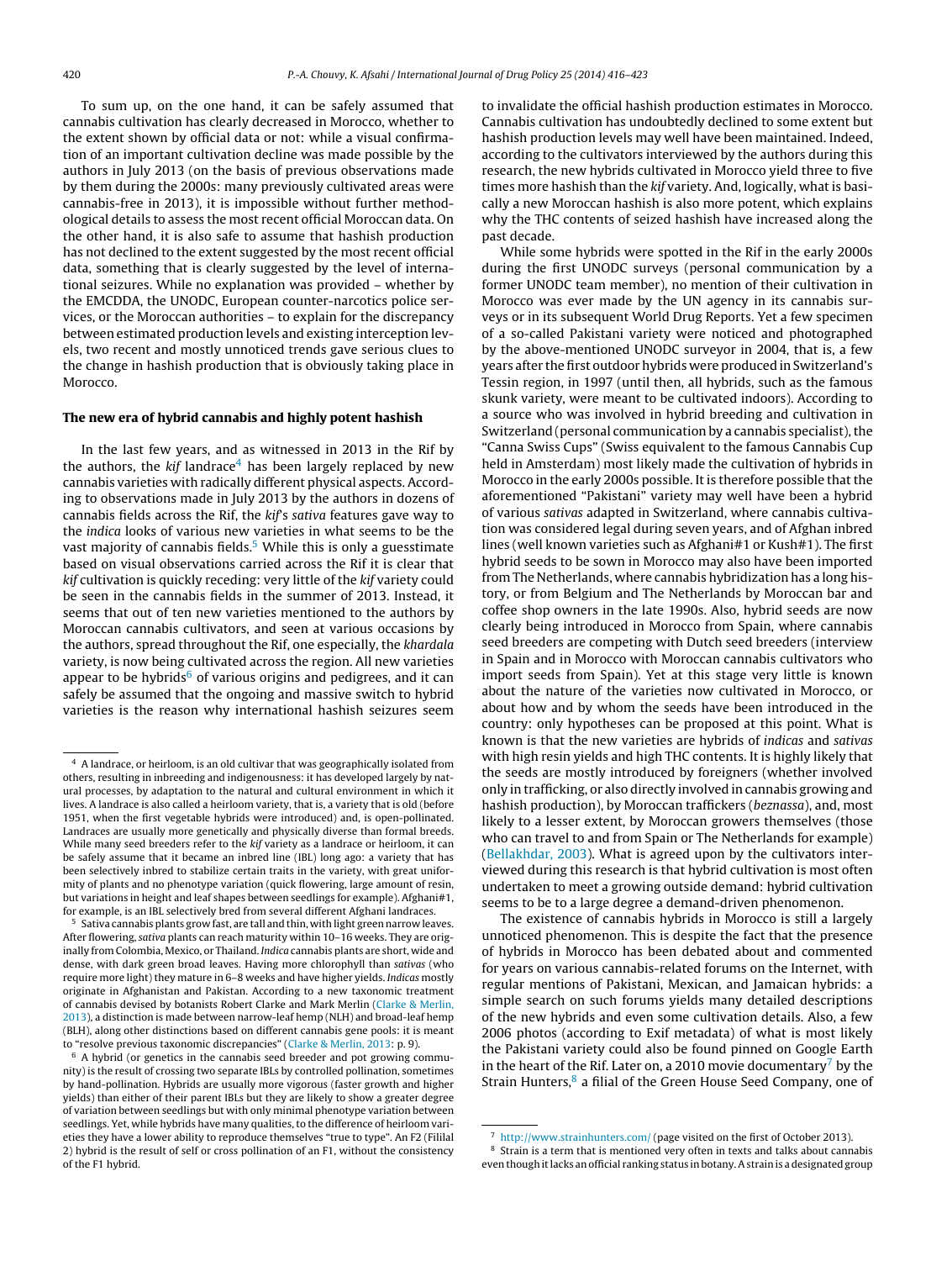The Netherlands' most famous seed breeders and regular winner of the annual High Times Cannabis Cup (Amsterdam), focused on the fast increasing cultivation of the Pakistani variety in the Rif. While the Strain Hunters' movie is full of historical and cultural approximations and mistakes on Morocco and the Rif, it is nevertheless a worthwhile documentary made by expert cannabis breeders, who were amongst the first to witness the spread of hybrids in Morocco.

The fact that cannabis cultivation is diversifying and that kif cultivation is diminishing across most of the Rif was made obvious by the collection in July 2013 by the authors of this research of new names given to the kif plant. The kif is now very often called beldiya (from the Arabic bled: country, countryside, local), maghribiya (Moroccan), aadiya (regular), or kdima dyalna (our old one) (interviews with cannabis cultivators). Previously, the most frequent names given to the kif were naanaa (mint) and aachba (stem, stalk) [\(Afsahi,](#page-7-0) [2009\).](#page-7-0) Some of the hybrids that are now cultivated in the Rif have names that stress their foreign origins: this is the case of the gaouriya (European in Moroccan slang) and the romiya (from Romans, the foreigner). The so-called Pakistani variety is called pakistana, and there is also mention of the jamaicana, the mexicana, the marijuana, the avocat (avocado), and the hajala (the widow: a feminized variety). Interestingly, the name khardala, that of the most widespread variety in the Rif in 2013, means mix or blend. Yet the khardala is also called berraniya (the stranger). While it has definite sativa features that makes it look very much like kif (the kif is a sativa variety), its indica characteristics are mentioned by the cultivators: it is said to be full and plump (maamra ou ghlida) and some, but not all, dislike the taste, the smell and even the effect of its resin (tatkherdel: that drives one crazy). It seems that the pakistana, an indica dominant variety, is no longer cultivated in the Rif (none could be found by the authors in 2013) and that it was replaced by the khardala, a sativa dominant variety. Some cultivators seem to think that the gaouriya, a wide and low indica dominant variety with higher yields and higher THC content, is likely to replace the khardala in the coming years (interviews with cannabis cultivators).

According to various accounts by local growers, the Pakistani variety was not adapted to the Rif, and did not offer high enough resin yields (although yields are not clear). The khardala, a hybrid of unknown pedigree, resembles the kif very much but grows significantly wider with definite indica features and qualities (most notably broad leaves and a higher potency). One such feature, of course, is its long growth period: it is sown in April or May and cut in October, that is, much later than the kif (sown in February or March and cut in July or August). The late drying period is actually a problem for the crops cannot be dried on rooftops<sup>9</sup> after summer has ended and because indoor drying spaces are far from being always available. Of course this is something that can affect the quality of the end product. One hundred kg of cut khardala can reportedly yield up to 7 kg of resin the first year, 5 kg the second year, and 3 kg the third year, when new seeds need to be purchased. This amounts to potentially high extraction rates: 7% the first year and, if the seeds produced the first year are sowed, 5% the second year and 3% the third year with an average extraction rate of 5% over three years, which is basically the extraction rate mentioned by most cultivators (interviews with cannabis cultivators). This is much higher than what the kif variety could produce in the early

2000s according to the UNODC surveys: 2.8% in 2004 and a mere 2% in 2005 ([UNODC,](#page-7-0) [2007\).](#page-7-0) In Hashish! Robert Clarke mentions that in 1987 a team of four experienced people working about 10 h could extract between 2.25% and 4.25% of resin (depending on quality) out of 200 kg of kif ([Clarke,](#page-7-0) [1998:](#page-7-0) 222). While the resin yields of the gaouriya are not known (only small test plots could be observed by the authors), they are said to be higher than those of the khardala (interviews with cannabis cultivators).

Lower needs in water also make the gaouriya more attractive, since water extraction and irrigation techniques are expensive. This is actually one of the most important changes in cannabis cultivation practices in the Rif: while kif was predominantly cultivated on bour (rain fed), the new varieties must absolutely be grown on irrigated land (interviews with cannabis cultivators and observations by the authors). The kif produced less resin but was adapted to the Rif's dryness and could sustain high levels of water stress. Only 12% of cannabis fields were irrigated in 2004, 20% in 2005 [\(UNODC,](#page-7-0) [2007\).](#page-7-0) The new hybrid varieties require a lot of water. In a dry country with very little rain, where the lack of springs prevents the traditional flood irrigation in most places, only water tanks and wells make irrigation possible. Countless water tanks dot the cannabis-covered valleys and slopes, and wells are now reportedly dug on a much frequent basis and at much deeper depths. The typical large 15-m deep hand-dug wells just cannot deliver enough water to irrigate what has mostly become hybrid cultivation. As a result, drilling companies have made much deeper and narrower machine-drilled wells much more common in the Rif and 100-m deep wells are now common. As a consequence irrigation costs have largely increased of course, not only because well drilling is expensive but also because motor pumps, irrigation hoses and sprinklers are needed. In fact, the hybrid rush has become a water rush as even the deep wells empty quickly and as new wells are frequently needed (interviews with cannabis cultivators).

Scarce water resources end up being wasted by poor and sometimes detrimental irrigation techniques (observations by the authors). Most cannabis fields are equipped with sprinklers that are too often used at midday, when evaporation is at its highest. This is because many cannabis growers do not own enough sprinklers and have to move them from place to place across their fields from dawn to dusk (observations by the authors). Beyond wasting water, sprinklers also inevitably affect the trichomes and the volatile terpenoids and, by consequence, resin production. Cannabis cultivation techniques are still very basic in the Rif, for no or very little drip or wick irrigation is used (more efficient use of water), because broadcast seeding is still widespread, and because precise seeding – or even better, greenhouse germination – is too rare (resulting in denser crops, but also shorter and stunted unbranched plants).<sup>10</sup> Also, chemical fertilizers are used more often than manure and while they make cannabis plants mature faster, often before resin maturity, they also tend to affect the smell and taste of the end product [\(Clarke,](#page-7-0) [1998:](#page-7-0) 191; and observations by the authors). Khardala cultivation also largely occurs by sowing seeds that were obtained during the previous harvest on seeded plants, something that proves detrimental to hashish yields, and that is clearly inadvisable (interviews with cannabis cultivators). Indeed, since the khardala variety is a hybrid, it is not a true-to-type variety that can be safely reproduced from its own seeds (contrary, to some extent, to the kif landrace/heirloom). Also, since it is not a feminized variety, female plants often get pollinated either by the rare male plants that inevitably escape manual pulling, or through the hermaphroditism phenomenon: cannabis is a monoicous plant and separate male and female flowers can be present on the same

of offspring that are descended from a modified plant, whether it was produced by conventional breeding or by genetic mutation.

<sup>&</sup>lt;sup>9</sup> Another "traditional" technique that proves detrimental to hashish quality because the wind blows away the very volatile terpenoids. Clarke explains that while plants dry faster in the sun than indoor (5-7 days vs. 10-14 days) the sun bakes out the terpenoids and makes the resin less moist and sticky. Also, light and heat tend to alter THC and lower the final potency [\(Clarke,](#page-7-0) [1998:](#page-7-0) 188).

 $10$  The kif also increasingly suffers from flat stems or fasciation: a flat unbranched stem topped with only one flat flower. Fasciation obviously affects resin yields.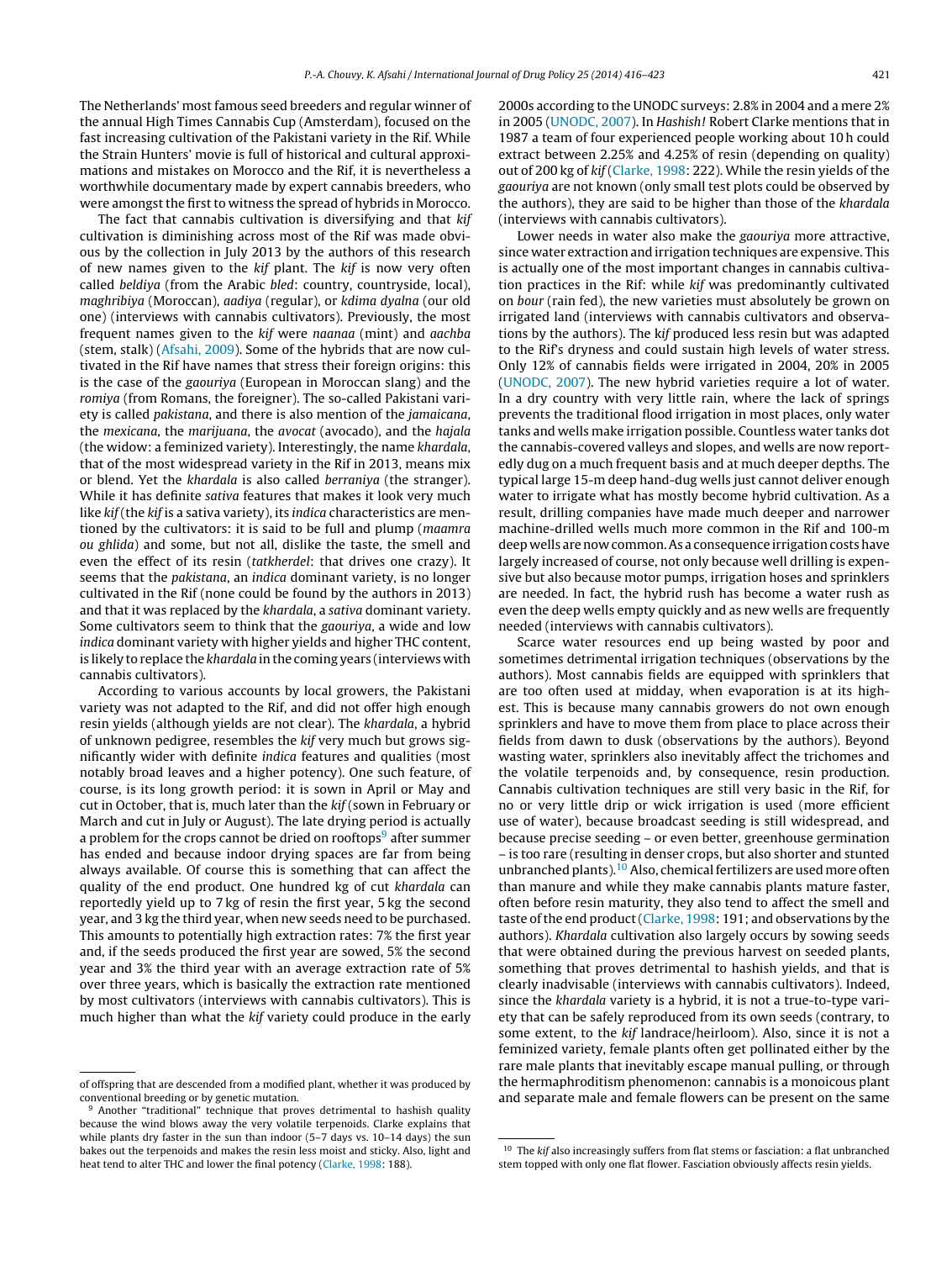individual, with self fertilization as possible result. In the end it appears that if the new varieties offer much higher yields than the kif plant, and especially the recent and impoverished kif variety, the Rif's full hashish production potential has not yet been reached. Newer varieties and better cultivation techniques can undoubtedly yield higher hashish production. Still, the cultivation of the khardala variety easily allows for three-fold increases compared to what kif cultivation can produce. In the end, a two-third decline in cannabis cultivation since 2003 is very likely to have been offset by the yield increase allowed by the cultivation of the new hybrids on the vast majority of the actual cannabis surface.

# **A doomed revival?**

Moroccan cannabis cultivation started declining when new hybrid varieties were introduced in the country. Yet correlation is not causality, and it does not seem that the cultivation decline is what caused the resort to hybrids. It is not clear what role forced eradication might have played, since it mostly took place outside of the historic cannabis zone of the Central Rif. In any case, forced eradication was stopped in 2011 ([USDS,](#page-7-0) [2012\)](#page-7-0) partly in reaction to the Arab Spring<sup>11</sup> and to the 2010 Bab Berred demonstrations. In the end, other factors are more likely to have caused the actual hashish revival in the country. The Moroccan kif-based hashish industry suffered from producing large quantities of low quality hashish of bad reputation among European consumers. This low potency hashish that was almost systematically cut with adulterants ended up suffering from commercial European indoor cannabis cultivation (notably in Vietnamese-ran greenhouses in France or the United Kingdom, especially since the early 2000s). European hashish aficionados could even produce their own high quality hashish by resorting to expert extraction techniques: water-based or gasbased extraction devices (already used in Afghanistan in the 1970s) as well as Pollinators<sup>12</sup> are sold in Europe and are allegedly now also used in Morocco to produce high-end hashish that could supposedly not be produced by threshing and sieving. While these extraction techniques could not be observed in Morocco by the authors, there are nevertheless accounts by individuals of Pollinators bought by Moroccan producers in Northern Europe and shipped to Morocco (personal communications by direct witnesses). What is clear is that the Moroccan hashish industry is being modernized with large-scale cultivation of hybrid varieties imported from Europe, most likely both by Moroccan and European growers and traffickers. Moroccan hashish is now much more potent than it used to be, and it is now sold in Europe in new shapes and sizes. It seems, though, that most of the seized hashish is still mixed in the same proportions than before and with the same adulterants (unpublished data provided by French Scientific Police: INPS).

Such a hashish revival, though, is still unaccounted for by most international and national agencies dealing with drug issues or the economic development of the Rif region. The 2012 International Narcotics Control Strategy Report (INCSR) of the United States Department of State (USDS), for example, considered that "Morocco has made significant efforts to combat the production and trafficking of narcotics". It also estimated that Morocco had employed "a multi-faceted strategy that couples law enforcement, crop eradication/replacement, and demand reduction/treatment efforts with

economic development measures to erode the cannabis growing culture" ([USDS,](#page-7-0) [2012\).](#page-7-0) Yet no mention of hybrid cultivation, of higher hashish yields, or of higher THC contents, was made in the report, even though it acknowledges that while "the GOM has had success encouraging the cultivation of alternative crops, some farmers have resisted this policy".

The fact that the massive ongoing switch to hybrid cultivation is largely unknown and unaccounted for is a serious issue, for it directly questions the economic strategies that are being implemented against cannabis cultivation in the Rif. Ignoring or misunderstanding the drivers of the hashish economy as well as its net returns (potentially increased through hybrid cultivation), does not bode well for the success of the important development programmes that are underway in the region. Millions of Euros are being spent in the Rif on integrated development programmes<sup>13</sup> that are highly unlikely to have been designed to address the issues raised by the widespread cultivation of hybrids. Also, looking back at the history of economic development in the Rif does not augur well for the economic development of the region's cannabis growing areas when the failure of completed programmes is acknowledged. Indeed, postcolonial rural development projects in the Rif started in 1961 with the DERRO (UN/FAO) project and have failed to achieve economic development in the Rif. Similarly, the very few alternative development projects that took place in the Rif have failed to diminish or even contain cannabis cultivation in the region [\(Afsahi,](#page-7-0) [2009;](#page-7-0) [Chouvy,](#page-7-0) [2008\)](#page-7-0) and some reportedly even had counterproductive unintended consequences ([Boujrouf,](#page-7-0) [1996\).](#page-7-0) One such project, for example (PMH Nord project led by the AFD between 1997 and 2002, at a cost of 4 million Euros), aimed at reducing cannabis cultivation in an area by extending an irrigation perimeter and by modernizing irrigation techniques. Although such a phenomenon had already happened with opium poppy cultivation in southern Afghanistan and in other countries [\(Chouvy,](#page-7-0) [2009\),](#page-7-0) the project eventually led to an increase of cannabis cultivation after the farmers chose to irrigate cannabis fields rather than alternative crops (interview with a development worker involved in the project). Coupled with a misunderstanding or ignorance of what is basically a new cannabis economy, a limited knowledge of past failures, and the related limitations of alternative development programmes, is of course a real concern for the region.

To make things worse, the Rif is an environmentally fragile region that is one of the poorest and most densely populated in Morocco. The fast increase of cannabis cultivation during the last decades along with poor soil conservation practices has taken a heavy toll on the Rif's forests and fragile ecosystems [\(Afsahi,](#page-7-0) [2009;](#page-7-0) [Chouvy,](#page-7-0) [2008;](#page-7-0) [Grovel,](#page-7-0) [1996\).](#page-7-0) While cannabis cultivation has declined in the past ten years, the switch from the mostly rainfed kif

<sup>&</sup>lt;sup>11</sup> According to the United States Department of State, the Moroccan government cited "several reasons for this policy, including the effectiveness of ongoing surveillance of illicit crops" [\(USDS,](#page-7-0) [2012\).](#page-7-0)

<sup>&</sup>lt;sup>12</sup> Pollinators were invented in 1993 in The Netherlands by Mila Jansen and are a fast and very effective way of extracting resin without any leaf material, dirt or other impurities. The Pollinator was the first machine ever designed to produce hashish. It was followed in 1998 by the Ice-O-Lator in which an even purer resin is extracted with both water and ice.

<sup>&</sup>lt;sup>13</sup> The Moroccan Agency for the Promotion and Development of the North (APDN) launched a one billion Dirham programme (120,000 U.S. Dollars or 89,000 Euros) as part of the Moroccan government's "voluntarist policy to fight cannabis cultivation" in the provinces of Al Hoceima, Chefchaouen, Larache, Taounate and Tetouan. After this first Global Integrated Rural Development Program (GIDP), the APDN and its partners planned to mobilize about 3.4 billion Dirhams in the context of a Global IDP (2010–2013) towards more than 200 rural districts and not only towards the initial 74 or 75 rural communities (see [www.apdn.ma](http://www.apdn.ma/)). While such a large-scale development programme does focus to some extent on the cannabis economy in the Rif it is not clear if the dramatic changes that occurred during the last decade were integrated in the programme's design. In any case, it seems very unlikely that the important economic changes generated by the switch from kif to hybrids was considered in the context of the Second Pillar of the Plan Maroc Vert (2008–2020), or Green Morocco Plan, a development scheme aimed at improving agriculture launched by Morocco in 2008. The Second Pillar specifically targets the upgrading of the most vulnerable areas and populations of the kingdom. The Rif is of course included in this 68 million Euro programme funded at 74 % by the AFD ([AFD,](#page-7-0) [2012\).](#page-7-0) The project, which started in 2012 and is coordinated by the new Moroccan Agence pour le développement agricole (ADA, or Agency for Agricultural Development, created in 2009), also aims, to some extent, at curbing cannabis cultivation in the Rif.